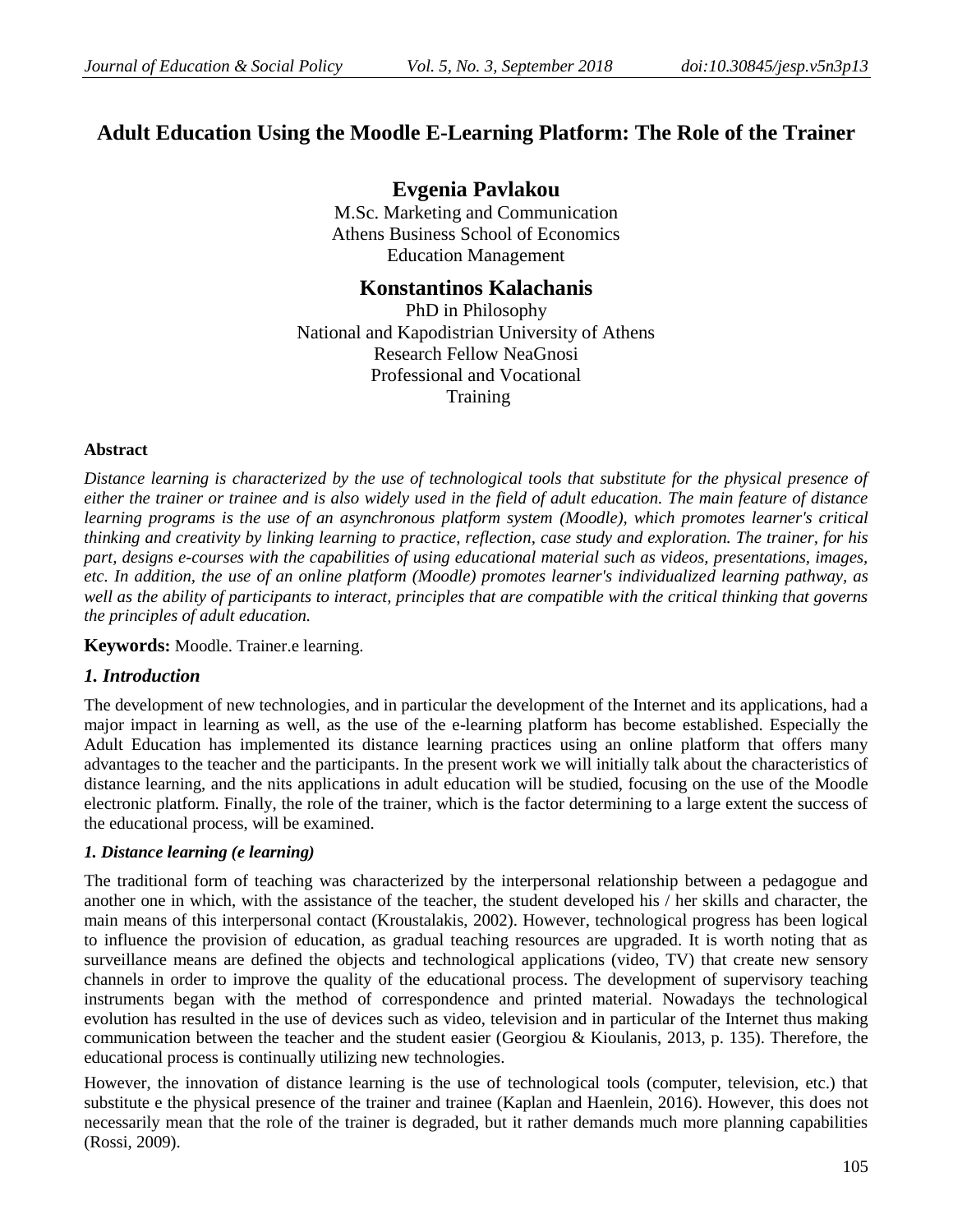However, in order for distance learning to be successful, according to the American Distance Education Consortium (http://www.adec.edu), it should serve the achievement of the learning goals but also the individual needs of each learner according to the nature of the training program Finally, the trainee should be encouraged to participate actively in the learning process by combining Learning by Doing, Learning by Reflection, Case-Based Learning, Learning by Exploring. Therefore the proper use of distance learning provides important opportunities for both the trainer and the trainee.

It is also characteristic that this method has been widely adopted by universities throughout the world, as it provides significant facilities for students (Chow & Croxton, 2017). It is therefore necessary to familiarize both trainees and trainers (Fischer et al. 2015) so that all levels of education are now adapted to the new reality of distance learning.

#### *2. The implementation of the electronic platform in Adult Education*

Developments in the field of economy and society, as well as scientific progress, particularly in the fields related to technology, have made it necessary to acquire skills (foreign languages, use of computers, etc.), which in many cases are not covered by the formal education (primary, secondary and tertiary). In this context, Adult Education, a branch of Lifelong Learning, helps adults to acquire new skills in order to broaden their spiritual horizons or to acquire additional skills for their workplace. It is worth noting that well reputed universities and educational institutions have adopted strategies with academic frameworks including innovative pedagogical approaches which appeal to modern lifelong learning systems (Chitiba, 2012).

Specifically through Adult Education:

a) New opportunities for employment and social inclusion are offered to the individual. Taking into account the increased labor competition and social subsidence, modern man has to integrate lifelong learning into his life.

b) The individual's personality develops in a knowledge and information society and acquires the capacity to manage knowledge and therefore can actively respond to the professional and social challenges of modern reality.

c) Adult education includes the improvement and development of skills already acquired in order to be able to keep pace with current job requirements and the acquisition of new skills and knowledge stemming from new economic data and latest developments in science and technology (Dann-Messier, 2011). So, due to the new requirements in the labor market where workers need to adapt to fit changing roles, "learning to learn" is therefore a crucial skill for the trainees (Bridgestock, 2014).

It is evident from the above that adult education is largely aimed at people who for various reasons have not been able to show their abilities in the education system (Kokkos, 2005, p.176), thus essentially have a second chance to improve the cognitive background. This is where new technologies, especially distance learning, have the advantage of significant time savings, as well as the provision of educational programs according to the needs and interests of citizens. Besides, many adults who are employed exploit the fact that they have access without geographical or temporal obstacles.

Distance Adult Education takes place using tele-education systems, commonly known as "platforms", and includes a variety of course management tools, access tools to educational material resources and both synchronous and asynchronous communication means. In particular, the advantages of using an asynchronous tele-learning platform are summarized in the following: (Ministry of National Education and Religious Affairs, 2006, p. 25).

- Ease of access to educational material through web pages.
- Support for the integration of multimedia information through image, audio and video files.
- Asynchronous communication through services such as e-mail, bulletin boards and discussion groups.
- Contemporary communication through services such as chat and video-conference teleconferencing.
- Support the learning process through tools to monitor student progress, search for self-assessment information and activities.
- Management of the course through recording management tools, on-line scoring and collection and grading of learners' assignments.
- Help desk to support the trainer and trainee to provide facilities and answer questions.

One of the most popular platforms is the Model (Modular Object-Oriented Dynamic Learning Environment) defined as (Moodle: Retrieved from: https://el.wikipedia.org/wiki/Moodle) (Figure 1):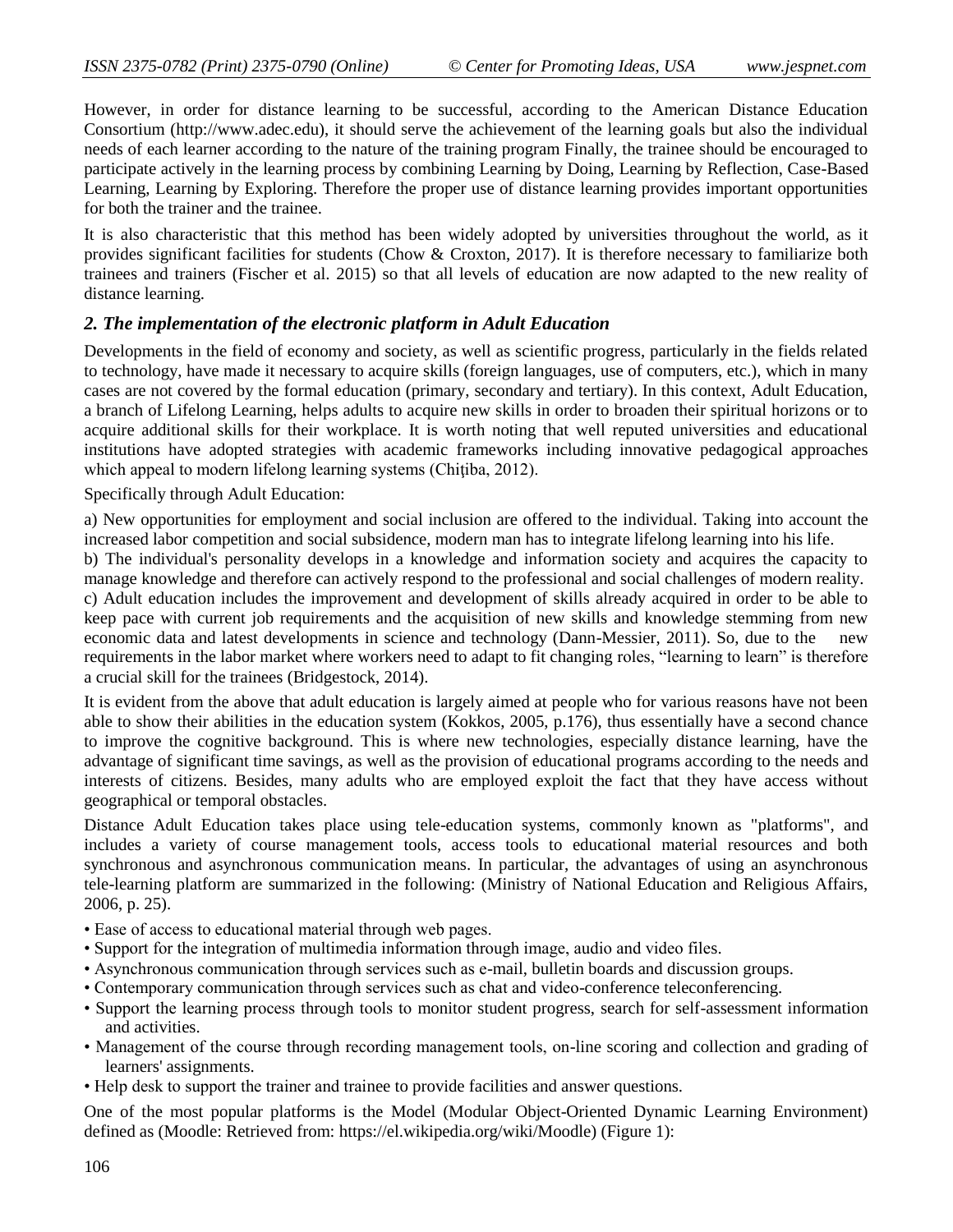

Figure 1: Moodle-based e-learning platform image used by NeaGnosi, Professional and Vocational Training. Moodle provides the trainee with the ability of navigation, but it also allows to upload files in various formats (doc, pdf, jpeg) and videos.

- Learning Management System (LMS)
- Virtual Learning Environment (VLE)
- As a software package for online e-learning, offering integrated asynchronous e-learning services.

#### *3. The role of the trainer*

A catalyst for the success of the educational project in distance learning is the trainer, who will undertake the task of implementing the training program. The successful use of learning platforms in the teaching and learning context depends primarily on the skills and knowledge of the teacher who should be capable of organizing all the communication process (Costa et al. 2012). It should be clarified here that the traditional process of learning, especially in formal education (primary, secondary and tertiary), proposes the presence of both the teaching and the teaching manual as the primary "sources" of knowledge communicated to students by the use of teaching resources to have a supportive role. On the contrary, it is argued that distance learning removes the trainer from the learning center, as his role is limited by the lecturer in organizing and developing knowledge (Cohen & Malgorzata, 2006, p. 26).

However, the role of the trainer is not simply to adapt and implement a program aimed at the traditional class, but to upgrade the educational process and respond to the needs of his/her students. Indeed the working environment provided by Moodle platform has the advantage of making the teachers "equal partners in the development" while at the same time they can make any adjustments they need (Kotzer & Elran, 2012).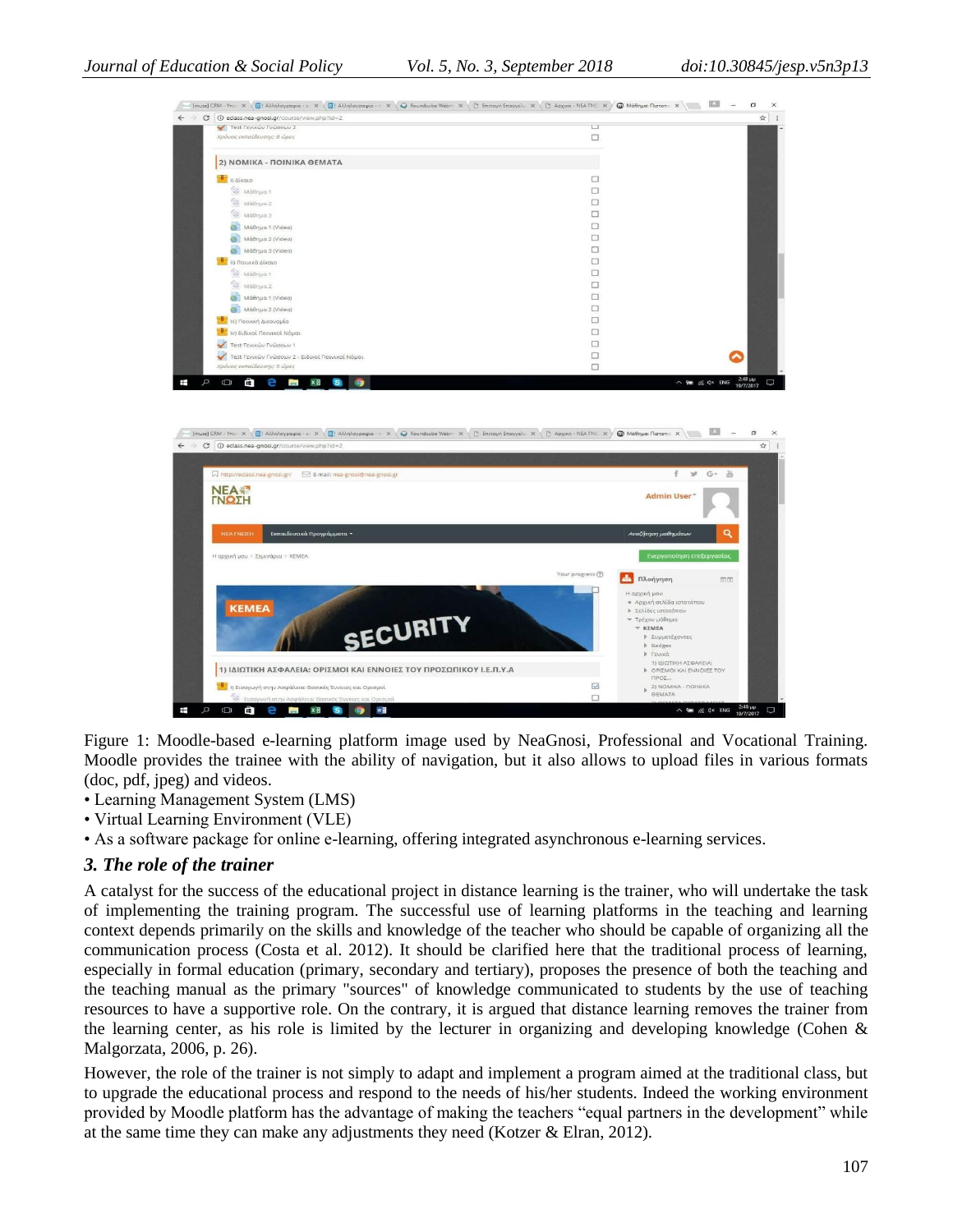It is obvious that one main advantage of these environments is the freedom of teachers to add, change or use them as is, according to their needs.

In reality, however, the role of the trainer - even when the learning process takes place remotely - is still vital, as he is now responsible for designing and managing e-courses. The trainer through technology applications (video, presentations, etc.) has to activate the learner in a heuristic course towards knowledge (see Vouzaxakis  $\&$ Georgiadis, 2013), which will be interesting for them. But in order to be successful, he must have the following skills:

- Ability to know the appropriate scientific resources that are accessible, particularly via the Internet. This involves the training of the trainer, who should be aware of the subject.
- Flexibility to modify his / her material if required by the educational objectives and the needs of the participants.
- Interaction so that the lesson does not make them lose interest, but also promotes interaction between the participants. The trainer can also use applications like skype, messenger, etc. so that he can be in direct contact with the participants. In addition, e-Learning platforms also provide the opportunity to create a forum for exchange of views among trainees.
- The course is personalized for each participant and effectively meets his / her needs.

Apart from the design of the lesson and the means to be used, the trainer has to activate the adult to achieve the goal of self-realization. In fact, according to the theory of And ragogy, learning is by definition a process where adult experiences are constantly transformed and influenced by experiences, with the trainer teaching the adult how to learn (see Knowles 1978 at the Ministry of National Education and Religious Affairs, 2006, p. 27). Distance education also contributes to the process of transformative learning as it promotes the learner-centered perspective, the knowledge-centered perspective, and the community-centered perspective, (Forrester, 2006). Moreover, the concept of transforming learning is correlated with the selectively shaping of our expectations, perceptions, cognition, and feelings with the consequence of actually defining our attitude of life, but also of changing perceptions (Mezirow, 1997).

Consequently the trainer when designing an e-learning platform should take into account that adults have totally different requirements compared to students, a fact that makes the trainer's job difficult. The fact that adults have established beliefs and in many cases do not respond positively to learning new things is considered as a major drawback in the learning process (Roosma& Saar, 2016). In particular, an adult needs to know why he should learn and should also have the opportunity to make choices about his life. In addition, adults are influenced by their experiences, but also by the abundance of experiences, which differentiates them from students. Finally, the design of the courses by the trainer should not be oriented around the provision of academic knowledge but should cover the trainee's practical needs (see, in particular, Kokkos, 2005, pp. 48-49) that will be used in his working environment. At the same time, the trainer should be able to overcome any difficulties created by distance learning. It is mentioned that many adults may feel anxious and underachieving in their attempt to keep up with the learning program. Factors such as financial cost, lack of family support hopelessness and irrelevance of their education material may have an adverse effect in the effort of the adult to enrich his / her skills through a distance learning program (Pozdnyakova & Pozdnyakov, 2017). In particular, it sometimes takes more time to prepare its modules, and it should also address the lack of ability of some learners to become acquainted with the use of new technology, which can even create anxiety (Dongsong et al. 2004). Therefore, the online platform should be easy to use so that learners and trainers can make the most of their capabilities. Despite the advantages of e-Learning platforms, it should be mentioned that a large number of trainees prefer the traditional teaching method and particularly lecture style classes (Johnson & Dasgupta, 2005).

It is evident from the above that the role of the trainer using an electronic platform is to design and manage the ecourse and to help the adult achieve his or her goals.

#### *4. Conclusion*

From the above, it is clear that the use of an online platform in Adult Education, in particular Moodle, provides many advantages to the teacher and improves his / her educational work while responding to the individual needs of learners. The trainer, for his part, should have the appropriate skills not only to organize his / her educational unit but also to maintain the interest of the participants.